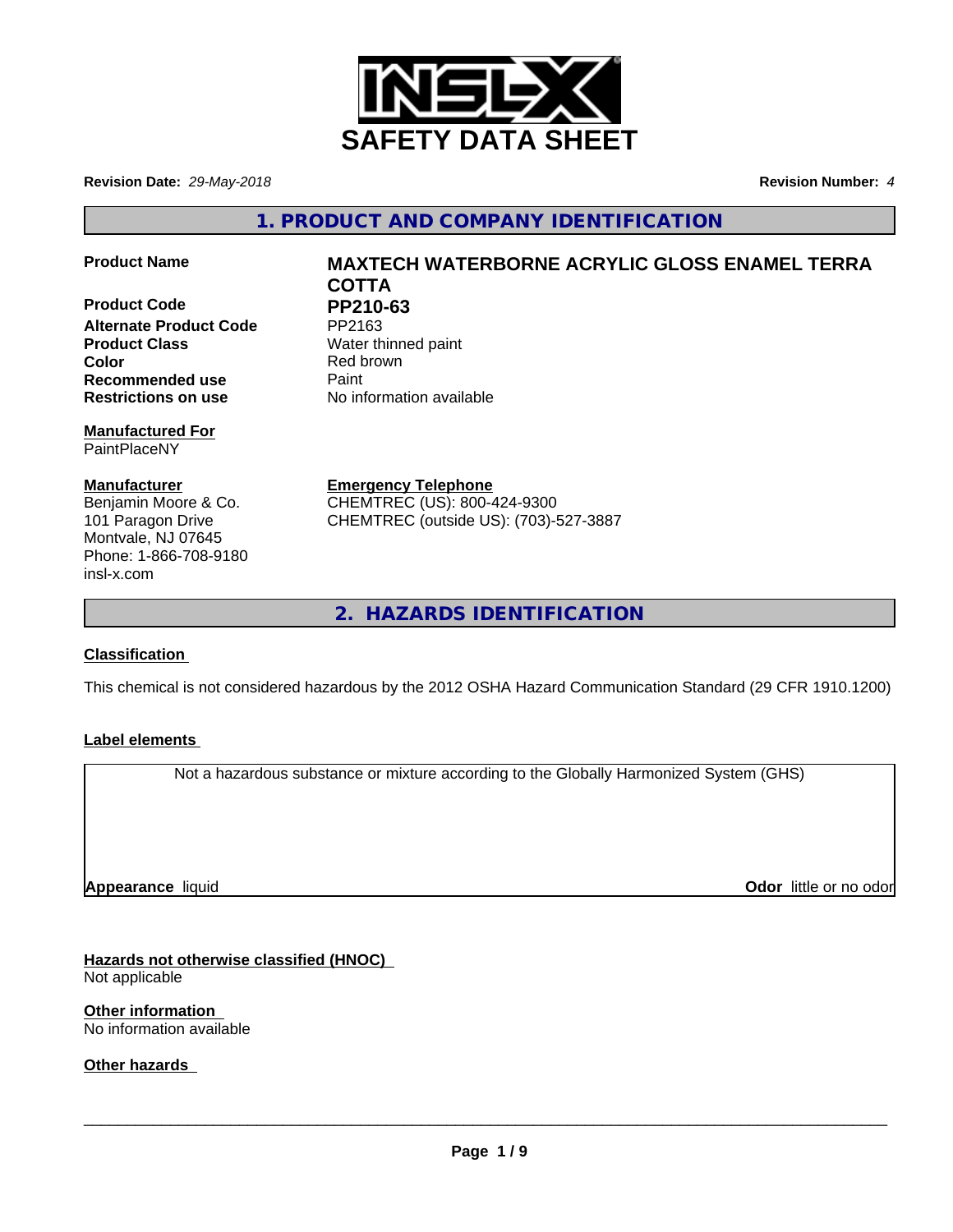**CAUTION:** All floor coatings may become slippery when wet. Where non-skid characteristics are desired, a small amount of clean sand may be added. Stir often during application.

May cause allergic skin reaction

# **3. COMPOSITION INFORMATION ON COMPONENTS**

| <b>Chemical name</b>                                                         | CAS No.    | Weight-% |
|------------------------------------------------------------------------------|------------|----------|
| Iron oxide                                                                   | 1309-37-1  |          |
| Propanoic acid, 2-methyl-, monoester with<br>2,2,4-trimethyl-1,3-pentanediol | 25265-77-4 |          |
| Kaolin                                                                       | 1332-58-7  |          |
| Hexanedioic acid, dihydrazide                                                | 1071-93-8  |          |
| Ammonia                                                                      | 7664-41-7  | 0.5      |

|                                                  | 4. FIRST AID MEASURES                                                                                    |
|--------------------------------------------------|----------------------------------------------------------------------------------------------------------|
| <b>General Advice</b>                            | No hazards which require special first aid measures.                                                     |
| <b>Eye Contact</b>                               | Rinse thoroughly with plenty of water for at least 15 minutes and consult a<br>physician.                |
| <b>Skin Contact</b>                              | Wash off immediately with soap and plenty of water while removing all<br>contaminated clothes and shoes. |
| <b>Inhalation</b>                                | Move to fresh air. If symptoms persist, call a physician.                                                |
| Ingestion                                        | Clean mouth with water and afterwards drink plenty of water. Consult a physician<br>if necessary.        |
| <b>Most Important</b><br><b>Symptoms/Effects</b> | May cause allergic skin reaction.                                                                        |
| <b>Notes To Physician</b>                        | Treat symptomatically.                                                                                   |
|                                                  | FIDE FIQUEIN Q ME MOUDEQ                                                                                 |

**5. FIRE-FIGHTING MEASURES**

| <b>Suitable Extinguishing Media</b>                                    | Use extinguishing measures that are appropriate to local<br>circumstances and the surrounding environment.                                   |
|------------------------------------------------------------------------|----------------------------------------------------------------------------------------------------------------------------------------------|
| <b>Protective Equipment And Precautions For</b><br><b>Firefighters</b> | As in any fire, wear self-contained breathing apparatus<br>pressure-demand, MSHA/NIOSH (approved or equivalent)<br>and full protective gear. |
| <b>Specific Hazards Arising From The Chemical</b>                      | Closed containers may rupture if exposed to fire or<br>extreme heat.                                                                         |
| <b>Sensitivity To Mechanical Impact</b>                                | No.                                                                                                                                          |
| <b>Sensitivity To Static Discharge</b>                                 | No                                                                                                                                           |
| <b>Flash Point Data</b>                                                |                                                                                                                                              |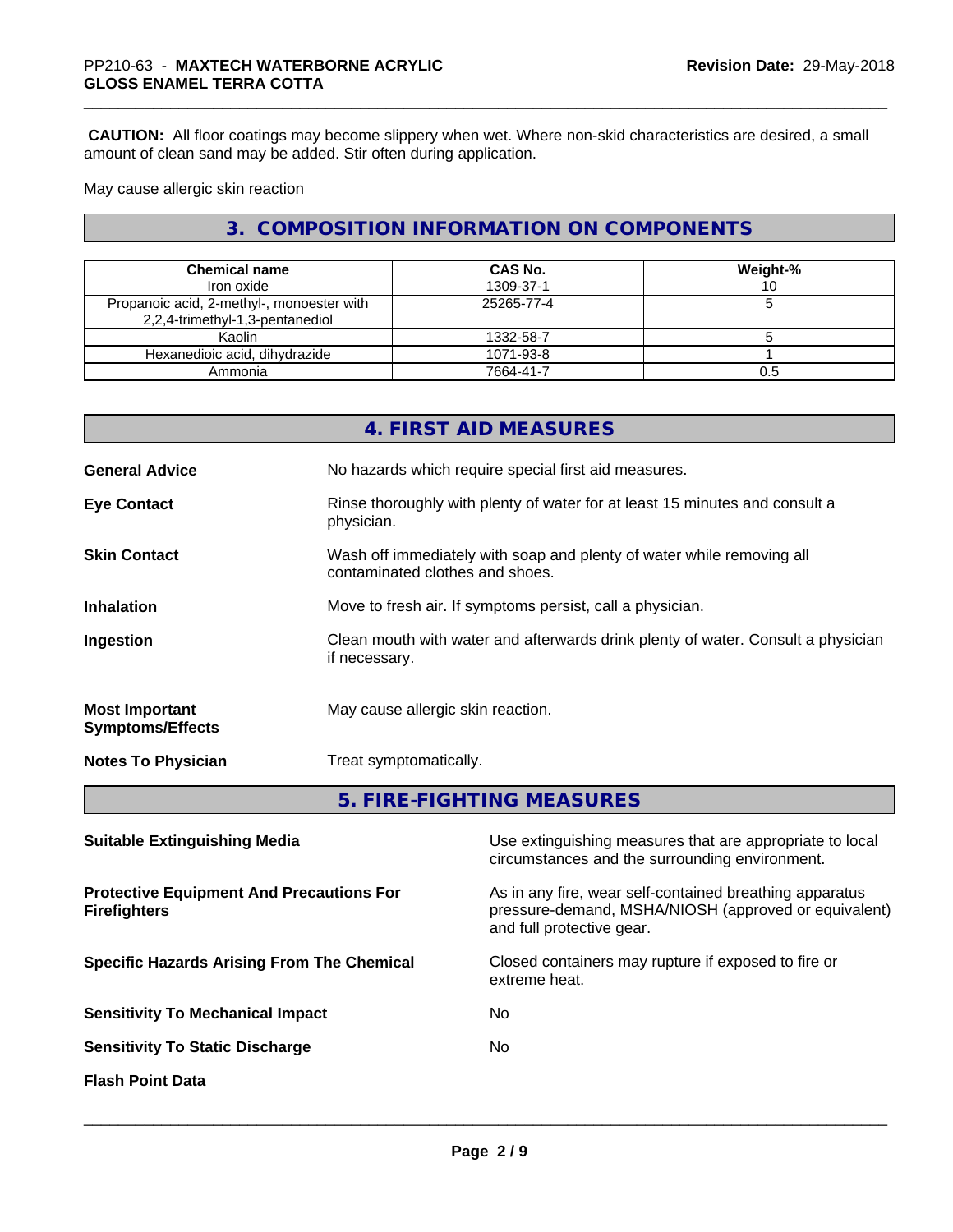| Flash Point (°F)<br>Flash Point (°C)<br><b>Method</b>                  |                        | Not applicable<br>Not applicable<br>Not applicable |                                |
|------------------------------------------------------------------------|------------------------|----------------------------------------------------|--------------------------------|
| <b>Flammability Limits In Air</b>                                      |                        |                                                    |                                |
| Lower flammability limit:<br><b>Upper flammability limit:</b>          |                        | Not applicable<br>Not applicable                   |                                |
| <b>NFPA</b><br>Health: 1                                               | <b>Flammability: 0</b> | <b>Instability: 0</b>                              | <b>Special: Not Applicable</b> |
| <b>NFPA Legend</b><br>0 - Not Hazardous<br>$\overline{A}$ Clientals of |                        |                                                    |                                |

1 - Slightly

2 - Moderate

3 - High

4 - Severe

*The ratings assigned are only suggested ratings, the contractor/employer has ultimate responsibilities for NFPA ratings where this system is used.*

*Additional information regarding the NFPA rating system is available from the National Fire Protection Agency (NFPA) at www.nfpa.org.*

# **6. ACCIDENTAL RELEASE MEASURES**

| <b>Personal Precautions</b>      | Avoid contact with skin, eyes and clothing. Ensure adequate ventilation.                                                                                                         |
|----------------------------------|----------------------------------------------------------------------------------------------------------------------------------------------------------------------------------|
| <b>Other Information</b>         | Prevent further leakage or spillage if safe to do so.                                                                                                                            |
| <b>Environmental precautions</b> | See Section 12 for additional Ecological Information.                                                                                                                            |
| <b>Methods for Cleaning Up</b>   | Soak up with inert absorbent material. Sweep up and shovel into suitable<br>containers for disposal.                                                                             |
|                                  | 7. HANDLING AND STORAGE                                                                                                                                                          |
| Handling                         | Avoid contact with skin, eyes and clothing. Avoid breathing vapors, spray mists or<br>sanding dust. In case of insufficient ventilation, wear suitable respiratory<br>equipment. |
| <b>Storage</b>                   | Keep container tightly closed. Keep out of the reach of children.                                                                                                                |
| <b>Incompatible Materials</b>    | No information available                                                                                                                                                         |

# **8. EXPOSURE CONTROLS/PERSONAL PROTECTION**

### **Exposure Limits**

| <b>Chemical name</b> | <b>ACGIH TLV</b>          | <b>OSHA PEL</b>                  |
|----------------------|---------------------------|----------------------------------|
| Iron oxide           | 5 mg/m $3$ - TWA          | 10 mg/m <sup>3</sup> - TWA       |
|                      |                           | 15 mg/m <sup>3</sup> - TWA Rouge |
|                      |                           | 5 mg/m <sup>3</sup> - TWA Rouge  |
| Kaolin               | 2 mg/m <sup>3</sup> - TWA | 15 mg/m $3$ - TWA                |
|                      |                           | 5 mg/m $3$ - TWA                 |
| Ammonia              | 25 ppm - TWA              | 50 ppm - TWA                     |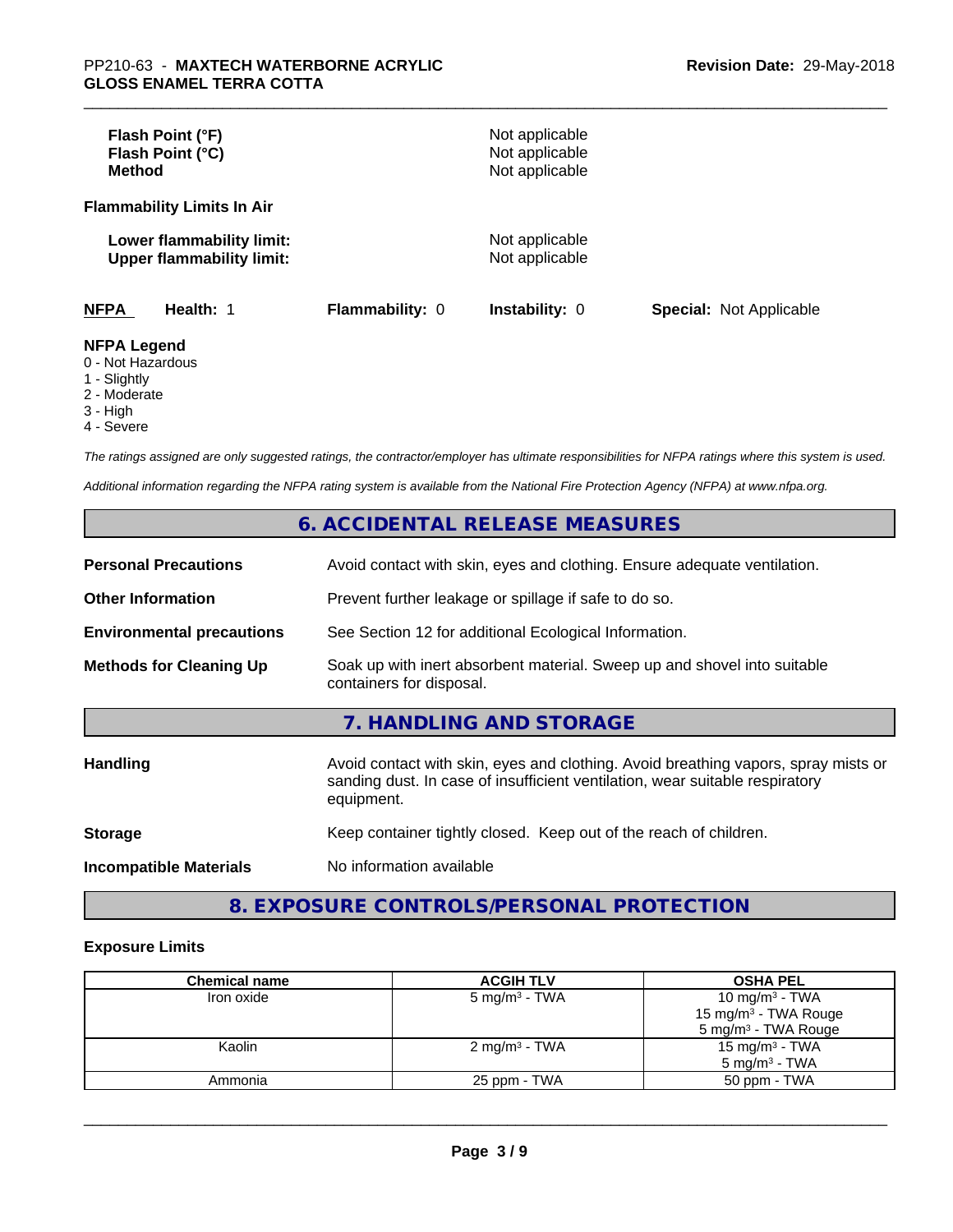### **Legend**

ACGIH - American Conference of Governmental Industrial Hygienists Exposure Limits OSHA - Occupational Safety & Health Administration Exposure Limits N/E - Not Established

| <b>Engineering Measures</b>          | Ensure adequate ventilation, especially in confined areas. |
|--------------------------------------|------------------------------------------------------------|
| <b>Personal Protective Equipment</b> |                                                            |

| <b>Eye/Face Protection</b><br><b>Skin Protection</b> | Safety glasses with side-shields.<br>Protective gloves and impervious clothing.                                                     |
|------------------------------------------------------|-------------------------------------------------------------------------------------------------------------------------------------|
| <b>Respiratory Protection</b>                        | In case of insufficient ventilation wear suitable respiratory equipment.                                                            |
| <b>Hygiene Measures</b>                              | Avoid contact with skin, eyes and clothing. Remove and wash contaminated<br>clothing before re-use. Wash thoroughly after handling. |

### **9. PHYSICAL AND CHEMICAL PROPERTIES**

**Appearance** liquid **Odor** little or no odor **Odor Threshold No information available No information available Density (Ibs/gal)** 2.40 - 9.50 **Specific Gravity** 1.12 - 1.14 **pH pH**  $\blacksquare$ **Viscosity (cps)** No information available **Solubility(ies)** No information available **Water solubility Water solubility Water solubility Water solubility Water solubility Water solution Evaporation Rate Conservation Rate** No information available<br> **Vapor pressure @20 °C (kPa)** No information available **Vapor** pressure @20 °C (kPa) **Vapor density No information available Wt. % Solids** 40 - 50<br> **Vol. % Solids** 30 - 40 **Vol. % Solids** 30 - 40<br> **Wt. % Volatiles** 30 - 40 **Wt. % Volatiles Vol. % Volatiles** 60 - 70 **VOC Regulatory Limit (g/L)** < 250 **Boiling Point (°F)** 212 **Boiling Point (°C)** 100 **Freezing Point (°F)** 32 **Freezing Point (°C)**<br> **Flash Point (°F)**<br> **Flash Point (°F)**<br> **Point (°F) Flash Point (°F)**<br> **Flash Point (°C)**<br> **Flash Point (°C)**<br> **C** Not applicable **Flash Point (°C) Method**<br> **Flammability (solid, gas)**<br> **Example 2018** Not applicable **Flammability (solid, gas)** Not applicable<br> **Upper flammability limit:** Not applicable **Upper flammability limit: Lower flammability limit:** Not applicable **Autoignition Temperature (°F)** No information available **Autoignition Temperature (°C)** No information available **Decomposition Temperature (°F)** No information available **Decomposition Temperature (°C)** No information available **Partition coefficient** No information available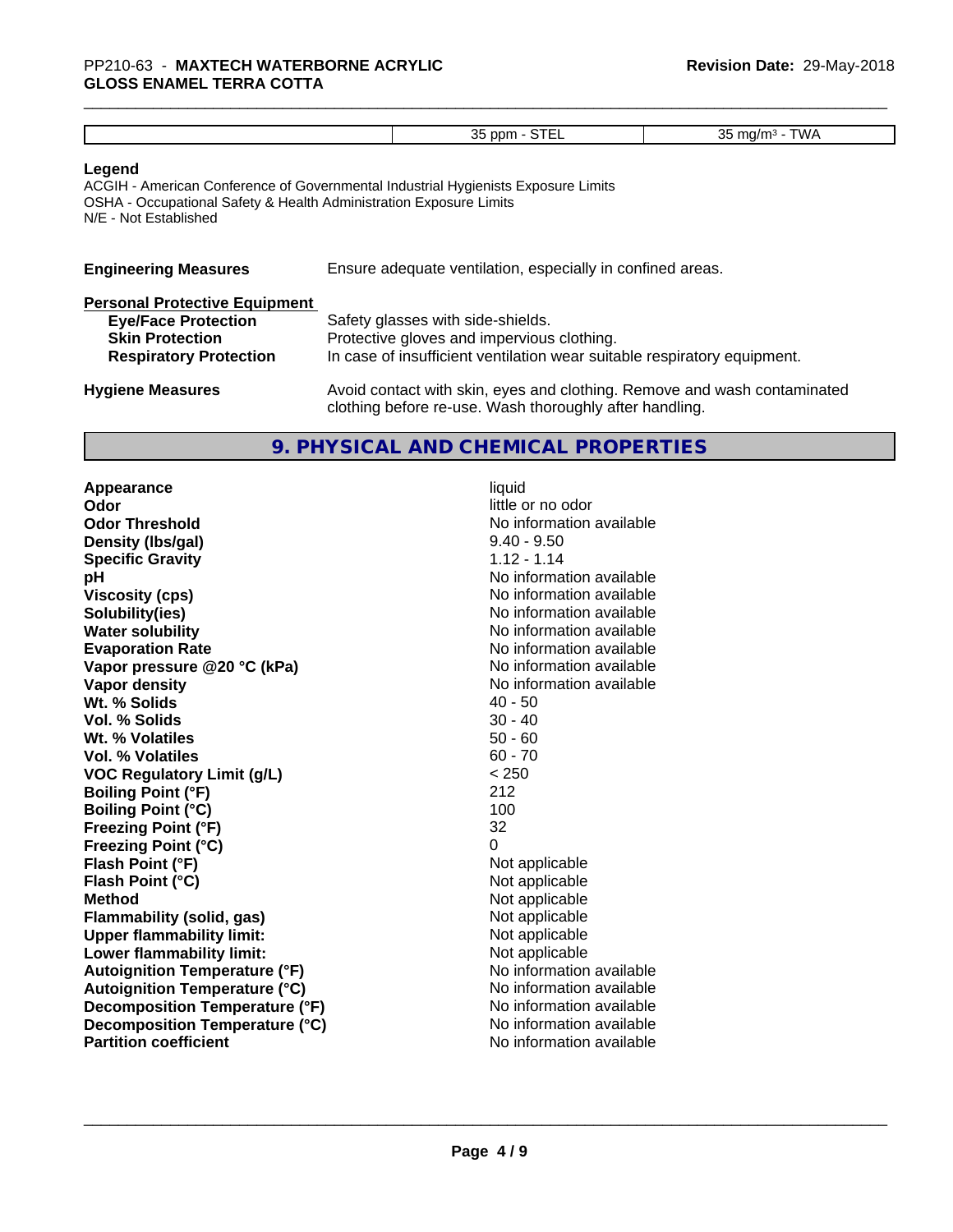|                                                                                                                                                                                                                                                                                                                                                                                |                                                                                                                                                                                                                                                                                                                                | <b>10. STABILITY AND REACTIVITY</b>                                                                                                                                                                                                                       |
|--------------------------------------------------------------------------------------------------------------------------------------------------------------------------------------------------------------------------------------------------------------------------------------------------------------------------------------------------------------------------------|--------------------------------------------------------------------------------------------------------------------------------------------------------------------------------------------------------------------------------------------------------------------------------------------------------------------------------|-----------------------------------------------------------------------------------------------------------------------------------------------------------------------------------------------------------------------------------------------------------|
| <b>Reactivity</b>                                                                                                                                                                                                                                                                                                                                                              |                                                                                                                                                                                                                                                                                                                                | Not Applicable                                                                                                                                                                                                                                            |
| <b>Chemical Stability</b>                                                                                                                                                                                                                                                                                                                                                      |                                                                                                                                                                                                                                                                                                                                | Stable under normal conditions.                                                                                                                                                                                                                           |
| <b>Conditions to avoid</b>                                                                                                                                                                                                                                                                                                                                                     |                                                                                                                                                                                                                                                                                                                                | Prevent from freezing.                                                                                                                                                                                                                                    |
| <b>Incompatible Materials</b>                                                                                                                                                                                                                                                                                                                                                  |                                                                                                                                                                                                                                                                                                                                | No materials to be especially mentioned.                                                                                                                                                                                                                  |
| <b>Hazardous Decomposition Products</b>                                                                                                                                                                                                                                                                                                                                        |                                                                                                                                                                                                                                                                                                                                | None under normal use.                                                                                                                                                                                                                                    |
| <b>Possibility of hazardous reactions</b>                                                                                                                                                                                                                                                                                                                                      |                                                                                                                                                                                                                                                                                                                                | None under normal conditions of use.                                                                                                                                                                                                                      |
|                                                                                                                                                                                                                                                                                                                                                                                |                                                                                                                                                                                                                                                                                                                                | 11. TOXICOLOGICAL INFORMATION                                                                                                                                                                                                                             |
| <b>Product Information</b>                                                                                                                                                                                                                                                                                                                                                     |                                                                                                                                                                                                                                                                                                                                |                                                                                                                                                                                                                                                           |
| Information on likely routes of exposure                                                                                                                                                                                                                                                                                                                                       |                                                                                                                                                                                                                                                                                                                                |                                                                                                                                                                                                                                                           |
| <b>Principal Routes of Exposure</b>                                                                                                                                                                                                                                                                                                                                            |                                                                                                                                                                                                                                                                                                                                | Eye contact, skin contact and inhalation.                                                                                                                                                                                                                 |
| <b>Acute Toxicity</b>                                                                                                                                                                                                                                                                                                                                                          |                                                                                                                                                                                                                                                                                                                                |                                                                                                                                                                                                                                                           |
| <b>Product Information</b>                                                                                                                                                                                                                                                                                                                                                     | No information available                                                                                                                                                                                                                                                                                                       |                                                                                                                                                                                                                                                           |
| Symptoms related to the physical, chemical and toxicological characteristics                                                                                                                                                                                                                                                                                                   |                                                                                                                                                                                                                                                                                                                                |                                                                                                                                                                                                                                                           |
| <b>Symptoms</b>                                                                                                                                                                                                                                                                                                                                                                | No information available                                                                                                                                                                                                                                                                                                       |                                                                                                                                                                                                                                                           |
|                                                                                                                                                                                                                                                                                                                                                                                |                                                                                                                                                                                                                                                                                                                                | Delayed and immediate effects as well as chronic effects from short and long-term exposure                                                                                                                                                                |
| Eye contact<br><b>Skin contact</b><br><b>Inhalation</b><br>Ingestion<br><b>Sensitization</b><br><b>Neurological Effects</b><br><b>Mutagenic Effects</b><br><b>Reproductive Effects</b><br><b>Developmental Effects</b><br><b>Target organ effects</b><br><b>STOT - single exposure</b><br><b>STOT - repeated exposure</b><br>Other adverse effects<br><b>Aspiration Hazard</b> | May cause slight irritation.<br>skin and cause irritation.<br>No information available.<br>No information available.<br>No information available.<br>No information available.<br>No information available.<br>No information available.<br>No information available.<br>No information available.<br>No information available | Substance may cause slight skin irritation. Prolonged or repeated contact may dry<br>May cause irritation of respiratory tract.<br>Ingestion may cause gastrointestinal irritation, nausea, vomiting and diarrhea.<br>May cause an allergic skin reaction |
| <b>Numerical measures of toxicity</b>                                                                                                                                                                                                                                                                                                                                          |                                                                                                                                                                                                                                                                                                                                |                                                                                                                                                                                                                                                           |
|                                                                                                                                                                                                                                                                                                                                                                                |                                                                                                                                                                                                                                                                                                                                | The following values are calculated based on chapter 3.1 of the GHS document                                                                                                                                                                              |
|                                                                                                                                                                                                                                                                                                                                                                                |                                                                                                                                                                                                                                                                                                                                |                                                                                                                                                                                                                                                           |

| <b>ATEmix (oral)</b>   | 41170 mg/kg |
|------------------------|-------------|
| <b>ATEmix (dermal)</b> | 552697      |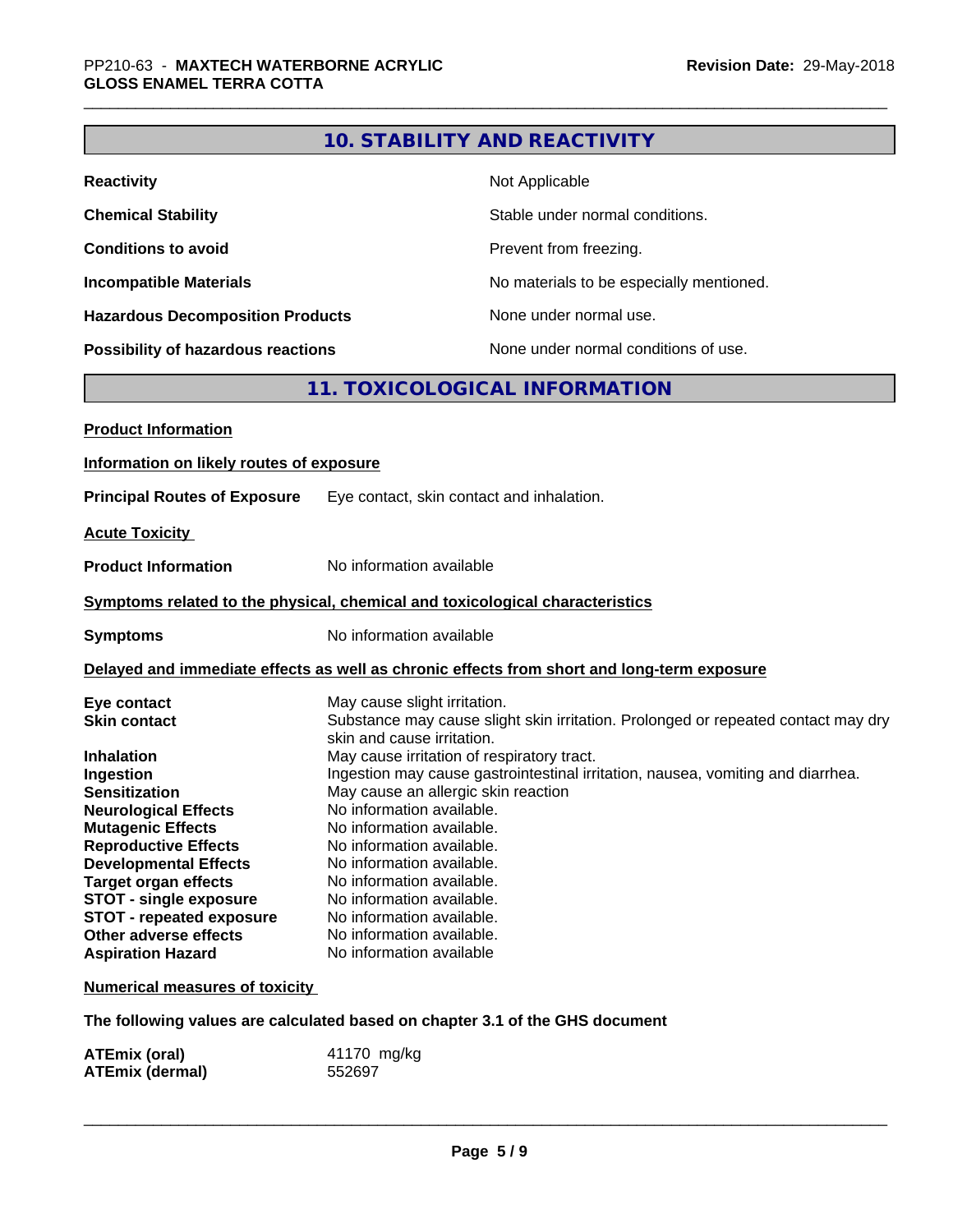**ATEmix (inhalation-dust/mist)** 163.6 mg/L

### **Component Information**

Iron oxide LD50 Oral: > 5000 mg/kg (Rat) vendor data Kaolin LD50 Oral: > 5000 mg/kg (Rat) Ammonia LC50 Inhalation (Vapor): 2000 ppm (Rat, 4 hr.)

#### **Carcinogenicity**

*There are no known carcinogenic chemicals in this product above reportable levels.*

**12. ECOLOGICAL INFORMATION**

### **Ecotoxicity Effects**

The environmental impact of this product has not been fully investigated.

### **Product Information**

### **Acute Toxicity to Fish**

No information available

#### **Acute Toxicity to Aquatic Invertebrates**

No information available

#### **Acute Toxicity to Aquatic Plants**

No information available

#### **Persistence / Degradability**

No information available.

#### **Bioaccumulation**

No information available.

### **Mobility in Environmental Media**

No information available.

#### **Ozone**

No information available

### **Component Information**

### **Acute Toxicity to Fish**

No information available

### **Acute Toxicity to Aquatic Invertebrates**

No information available

#### **Acute Toxicity to Aquatic Plants**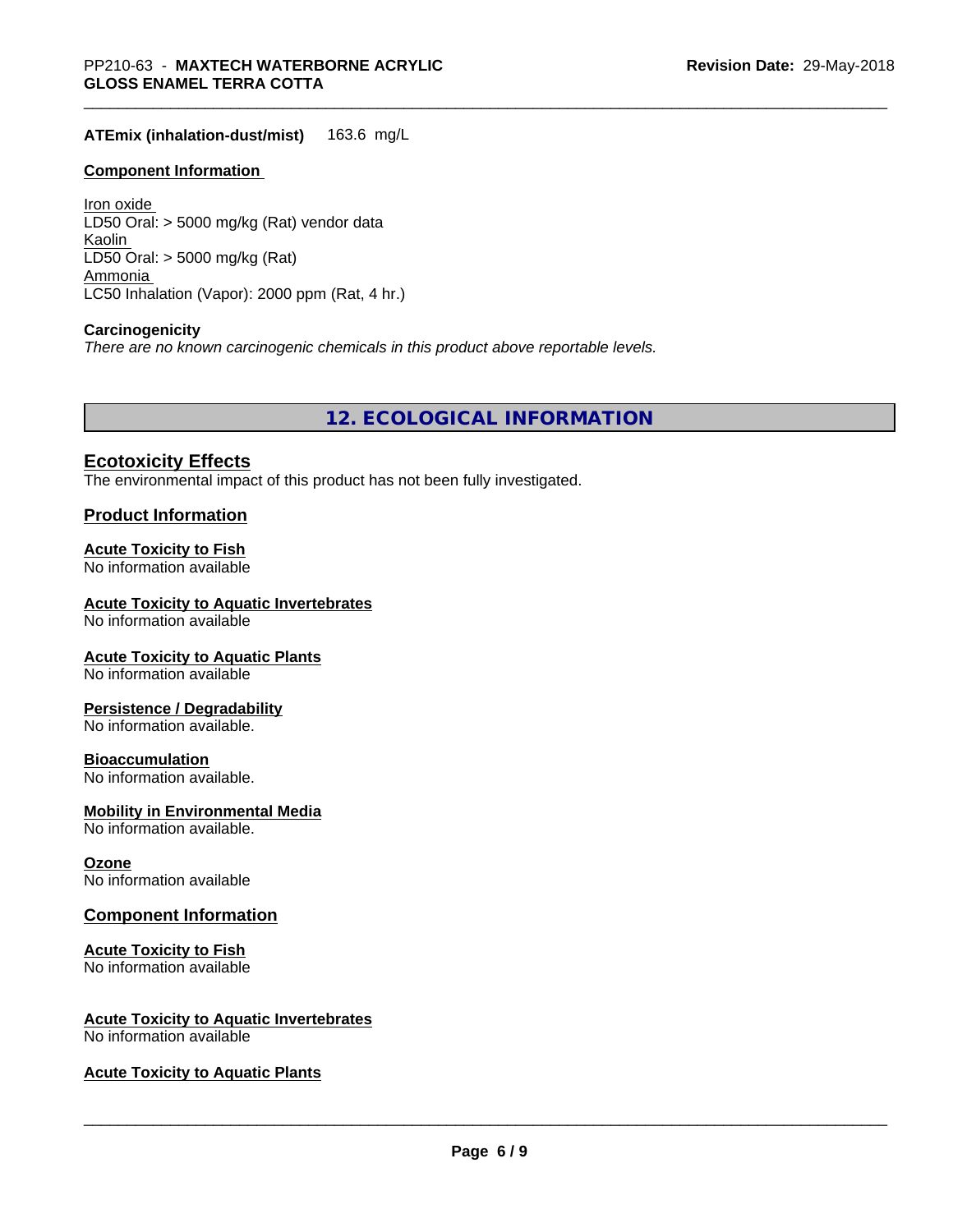#### No information available

|                              | 13. DISPOSAL CONSIDERATIONS                                                                                                                                                                                               |
|------------------------------|---------------------------------------------------------------------------------------------------------------------------------------------------------------------------------------------------------------------------|
| <b>Waste Disposal Method</b> | Dispose of in accordance with federal, state, and local regulations. Local<br>requirements may vary, consult your sanitation department or state-designated<br>environmental protection agency for more disposal options. |
|                              | 14. TRANSPORT INFORMATION                                                                                                                                                                                                 |
| <b>DOT</b>                   | Not regulated                                                                                                                                                                                                             |
| <b>ICAO / IATA</b>           | Not regulated                                                                                                                                                                                                             |
| <b>IMDG/IMO</b>              | Not regulated                                                                                                                                                                                                             |
|                              | <b>15. REGULATORY INFORMATION</b>                                                                                                                                                                                         |

# **International Inventories**

| <b>TSCA: United States</b> | Yes - All components are listed or exempt. |
|----------------------------|--------------------------------------------|
| DSL: Canada                | Yes - All components are listed or exempt. |

### **Federal Regulations**

| Nο |  |
|----|--|
| Nο |  |
| Nο |  |
| No |  |
| No |  |
|    |  |

#### **SARA 313**

Section 313 of Title III of the Superfund Amendments and Reauthorization Act of 1986 (SARA). This product contains a chemical or chemicals which are subject to the reporting requirements of the Act and Title 40 of the Code of Federal Regulations, Part 372:

| <b>Chemical name</b>              | CAS No.  | Weight-% | <b>CERCLA/SARA 313</b><br>(de minimis concentration) |
|-----------------------------------|----------|----------|------------------------------------------------------|
| Diethylene glycol monoethyl ether | 111-90-0 |          |                                                      |

#### **Clean Air Act,Section 112 Hazardous Air Pollutants (HAPs) (see 40 CFR 61)**

This product contains the following HAPs:

*None*

# **US State Regulations**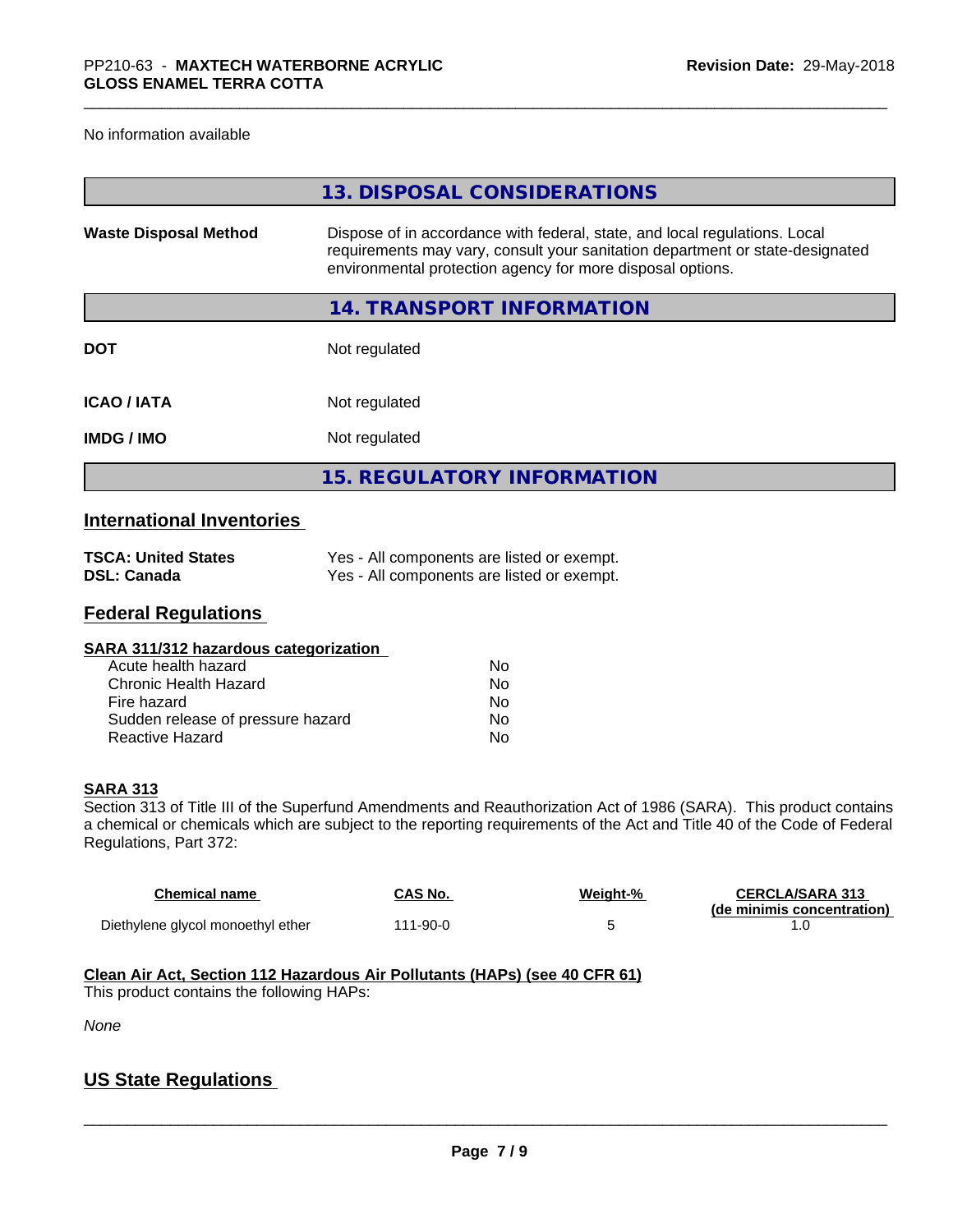### **California Proposition 65**

**A** WARNING: Cancer and Reproductive Harm– www.P65warnings.ca.gov

#### **State Right-to-Know**

| <b>Chemical name</b>              | <b>Massachusetts</b> | <b>New Jersey</b> | Pennsylvania |
|-----------------------------------|----------------------|-------------------|--------------|
| Iron oxide                        |                      |                   |              |
| Kaolin                            |                      |                   |              |
| Diethylene glycol monoethyl ether |                      |                   |              |

#### **Legend**

X - Listed

## **16. OTHER INFORMATION**

**HMIS** - **Health:** 1 **Flammability:** 0 **Reactivity:** 0 **PPE:** -

### **HMIS Legend**

- 0 Minimal Hazard
- 1 Slight Hazard
- 2 Moderate Hazard
- 3 Serious Hazard
- 4 Severe Hazard
- \* Chronic Hazard
- X Consult your supervisor or S.O.P. for "Special" handling instructions.

*Note: The PPE rating has intentionally been left blank. Choose appropriate PPE that will protect employees from the hazards the material will present under the actual normal conditions of use.*

*Caution: HMISÒ ratings are based on a 0-4 rating scale, with 0 representing minimal hazards or risks, and 4 representing significant hazards or risks. Although HMISÒ ratings are not required on MSDSs under 29 CFR 1910.1200, the preparer, has chosen to provide them. HMISÒ ratings are to be used only in conjunction with a fully implemented HMISÒ program by workers who have received appropriate HMISÒ training. HMISÒ is a registered trade and service mark of the NPCA. HMISÒ materials may be purchased exclusively from J. J. Keller (800) 327-6868.*

 **WARNING!** If you scrape, sand, or remove old paint, you may release lead dust. LEAD IS TOXIC. EXPOSURE TO LEAD DUST CAN CAUSE SERIOUS ILLNESS, SUCH AS BRAIN DAMAGE, ESPECIALLY IN CHILDREN. PREGNANT WOMEN SHOULD ALSO AVOID EXPOSURE.Wear a NIOSH approved respirator to control lead exposure. Clean up carefully with a HEPA vacuum and a wet mop. Before you start, find out how to protect yourself and your family by contacting the National Lead Information Hotline at 1-800-424-LEAD or log on to www.epa.gov/lead.

| <b>Prepared By</b>      | <b>Product Stewardship Department</b><br>Benjamin Moore & Co.<br>101 Paragon Drive<br>Montvale, NJ 07645<br>800-225-5554 |
|-------------------------|--------------------------------------------------------------------------------------------------------------------------|
| <b>Revision Date:</b>   | 29-May-2018                                                                                                              |
| <b>Revision Summary</b> | Not available                                                                                                            |